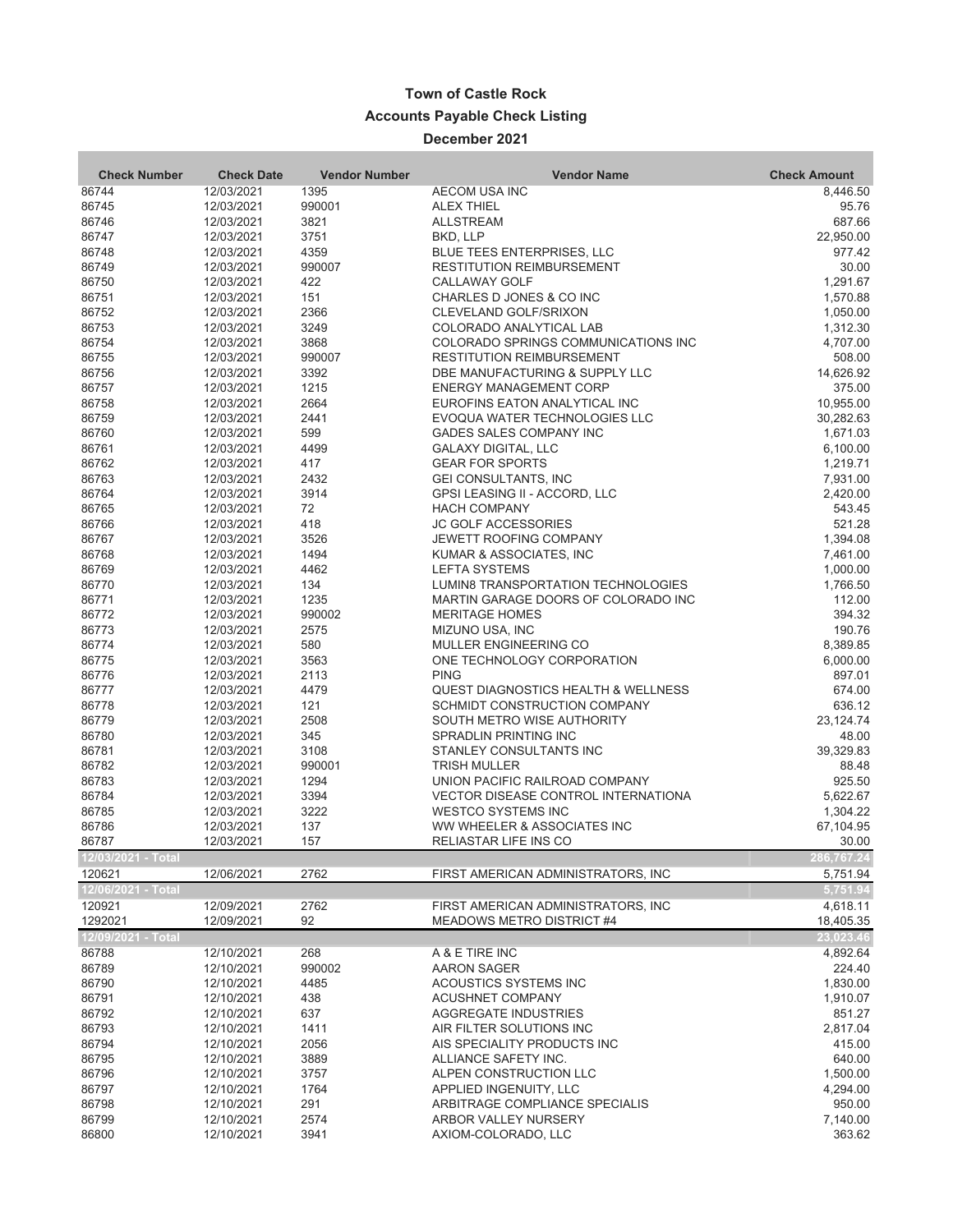| 86801          | 12/10/2021               | 3828        | BASELINE ASSOCIATES, INC.                                                          | 140.00               |
|----------------|--------------------------|-------------|------------------------------------------------------------------------------------|----------------------|
| 86802          | 12/10/2021               | 3751        | BKD, LLP                                                                           | 18,000.00            |
| 86803          | 12/10/2021               | 104         | <b>BLACK HILLS ENERGY</b>                                                          | 17,000.73            |
| 86804          | 12/10/2021               | 701         | BREAKTHRU BEVERAGE COLORADO                                                        | 1,019.52             |
| 86805          | 12/10/2021               | 3477        | <b>BUCKEYE CLEANING CENTERS</b>                                                    | 415.90               |
| 86806          | 12/10/2021               | 3816        | <b>CAREPOINT PC</b>                                                                | 10,000.00            |
| 86807          | 12/10/2021               | 682         | <b>CARTEGRAPH SYSTEMS LLC</b>                                                      | 78,531.15            |
| 86808          | 12/10/2021               | 30          | CASTLE ROCK CHAMBER OF COMMERCE                                                    | 24,930.00            |
| 86809          | 12/10/2021               | 24          | CASTLE ROCK ECONOMIC DEV COUNCIL                                                   | 52,521.50            |
| 86810          | 12/10/2021               | 161         | CASTLE ROCK HISTORICAL SOC INC                                                     | 20,500.00            |
| 86811          | 12/10/2021               | 179         | CASTLE ROCK SENIOR ACTIVITY CENTER                                                 | 32,500.00            |
| 86812          | 12/10/2021               | 504         | <b>CDW GOVERNMENT INC</b>                                                          | 12,940.62            |
| 86813          | 12/10/2021               | 1304        | <b>CENTURY LINK</b>                                                                | 34,906.66            |
| 86814          | 12/10/2021               | 3257        | CERTIF-A-GIFT COMPANY                                                              | 1,806.00             |
| 86815          | 12/10/2021               | 21          | <b>CIRSA</b>                                                                       | 21,167.76            |
| 86816          | 12/10/2021               | 3249        | COLORADO ANALYTICAL LAB                                                            | 1,750.60             |
| 86817          | 12/10/2021               | 2073        | COLORADO COMMUNITY MEDIA                                                           | 31.60                |
| 86818          | 12/10/2021               | 41          | COLORADO DIVISION OF FIRE SAFETY                                                   | 190.00               |
| 86819          | 12/10/2021               | 250         | COLORADO GOLF & TURF                                                               | 250.42               |
| 86820          | 12/10/2021               | 170         | <b>COLUMBINE KITCHEN &amp; BATH</b>                                                | 3,538.34             |
| 86821          | 12/10/2021               | 560         | <b>COORS DISTRIBUTING COMPANY</b>                                                  | 351.60               |
| 86822          | 12/10/2021               | 1238        | CORE & MAIN LP                                                                     | 890.67               |
| 86823          | 12/10/2021               | 815         | CORE ELECTRIC COOPERATIVE                                                          | 0.00                 |
| 86824          | 12/10/2021               | 3565        | CORPORATE IMAGES, INC                                                              | 60.00                |
| 86825          | 12/10/2021               | 3636        | CORVUS ENVIRONMENTAL CONSULTING LLC                                                | 2,495.27             |
| 86826<br>86827 | 12/10/2021<br>12/10/2021 | 869<br>869  | DAVID & KRISTI ANDERSON<br>DAVID & WANNETTE TRUJILLO                               | 74.99<br>25.00       |
| 86828          | 12/10/2021               | 2191        | DAVINCI SIGN SYSTEMS, INC                                                          | 875.00               |
| 86829          | 12/10/2021               | 1204        | DHM DESIGN CORPORATION                                                             | 56,922.80            |
| 86830          | 12/10/2021               | 1878        | DIVERSIFIED BODY & PAINT SHOP INC                                                  | 6,081.28             |
| 86831          | 12/10/2021               | 1911        | ELITE SPORTS, LLC                                                                  | 26.76                |
| 86832          | 12/10/2021               | 4195        | ELITE SURFACE INFRASTRUCTURE                                                       | 507,866.17           |
| 86833          | 12/10/2021               | 293         | <b>ERO RESOURCES CORP</b>                                                          | 1,510.14             |
| 86834          | 12/10/2021               | 1901        | EXPERT DISPOSAL & RECYCLING, LLC                                                   | 1,521.55             |
| 86835          | 12/10/2021               | 880         | <b>FASTENAL COMPANY</b>                                                            | 2,817.23             |
| 86836          | 12/10/2021               | 400         | FITNESS TECH LLC                                                                   | 865.00               |
| 86837          | 12/10/2021               | 2318        | FRESH AIRE AIR FRESHENERS OF SO DEN                                                | 90.00                |
| 86838          | 12/10/2021               | 68          | <b>FRONT RANGE FIRE APPARATUS</b>                                                  | 96.07                |
| 86839          | 12/10/2021               | 3541        | <b>GAMETIME</b>                                                                    | 1,934.65             |
| 86840          | 12/10/2021               | 336         | <b>GENERAL AIR SERVICE &amp; SUPPLY</b>                                            | 420.79               |
| 86841          | 12/10/2021               | 3415        | <b>GILA LLC</b>                                                                    | 105.96               |
| 86842          | 12/10/2021               | 3275        | GLOBAL UNDERGROUND CORP                                                            | 6,751.73             |
| 86843          | 12/10/2021               | 1330        | <b>GOLF &amp; SPORT SOLUTIONS LLC</b>                                              | 522.46               |
| 86844          | 12/10/2021               | 136         | <b>GRAINGER</b>                                                                    | 76.67                |
| 86845          | 12/10/2021               | 72          | <b>HACH COMPANY</b>                                                                | 2,991.59             |
| 86846          | 12/10/2021               | 3781        | HAPPY MEDIUMS ART DISCOVERY LLC                                                    | 1,044.40             |
| 86847          | 12/10/2021               | 1234        | HB&A                                                                               | 6,769.12             |
| 86848          | 12/10/2021               | 3539        | <b>HOLBROOK SERVICE LLC</b>                                                        | 1,245.00             |
| 86849          | 12/10/2021               | 2091        | INDIGO WATER GROUP LLC                                                             | 75.00                |
| 86850          | 12/10/2021               | 2932        | INTERMOUNTAIN LOCK AND SECURITY SUP                                                | 629.23               |
| 86851          | 12/10/2021               | 3745        | <b>IRON WOMAN CONSTR &amp; ENVIRON SVCS</b>                                        | 4,367.00             |
| 86852          | 12/10/2021               | 990002      | <b>JASON RICHARDSON</b>                                                            | 659.23               |
| 86853          | 12/10/2021               | 2916        | <b>JOHN ADDISON</b>                                                                | 1,344.00             |
| 86854          | 12/10/2021               | 3450        | <b>JOSEPH MICHAEL WALTER</b>                                                       | 650.00               |
| 86855          | 12/10/2021               | 3449        | <b>KELLI ROSSITER</b>                                                              | 650.00               |
| 86856          | 12/10/2021               | 990007      | <b>RESTITUTION REIMBURSEMENT</b>                                                   | 100.00               |
| 86857          | 12/10/2021               | 2726        | KIOWA ENGINEERING CORPORATION                                                      | 3,860.00             |
| 86858          | 12/10/2021               | 3369        | KONICA MINOLTA BUS SOLUTION USA INC                                                | 311.85               |
| 86859          | 12/10/2021               | 3369        | KONICA MINOLTA BUS SOLUTION USA INC                                                | 941.51               |
| 86860          | 12/10/2021               | 1150        | <b>L.N. CURTIS &amp; SONS</b>                                                      | 10,835.40            |
| 86861          | 12/10/2021               | 3170        | <b>LIBERTY PRO IMAGING</b>                                                         | 150.00               |
| 86862          | 12/10/2021               | 990005      | <b>LINDSEY HUBBELL</b>                                                             | 377.59               |
| 86863          | 12/10/2021               | 990001      | <b>MARGIE HUTTON</b>                                                               | 57.12                |
| 86864          | 12/10/2021               | 990001      | <b>MARYJO WOODRICK</b>                                                             | 214.90               |
| 86865<br>86866 | 12/10/2021               | 118         | <b>MCCANDLESS TRUCK CENTER LLC</b>                                                 | 304.07               |
| 86867          | 12/10/2021<br>12/10/2021 | 1842<br>357 | <b>METRO TRANSPORTATION PLANNING &amp; SOL</b><br><b>MINES &amp; ASSOCIATES PC</b> | 1,047.05<br>2,774.73 |
| 86868          | 12/10/2021               | 3055        | MS CIVIL SERVICES, LLC                                                             | 4,090.00             |
| 86869          | 12/10/2021               | 966         | MUNICIPAL EMERGENCY SERVICES                                                       | 2,467.77             |
| 86870          | 12/10/2021               | 3858        | NEOTREKS, INC.                                                                     | 1,032.00             |
|                |                          |             |                                                                                    |                      |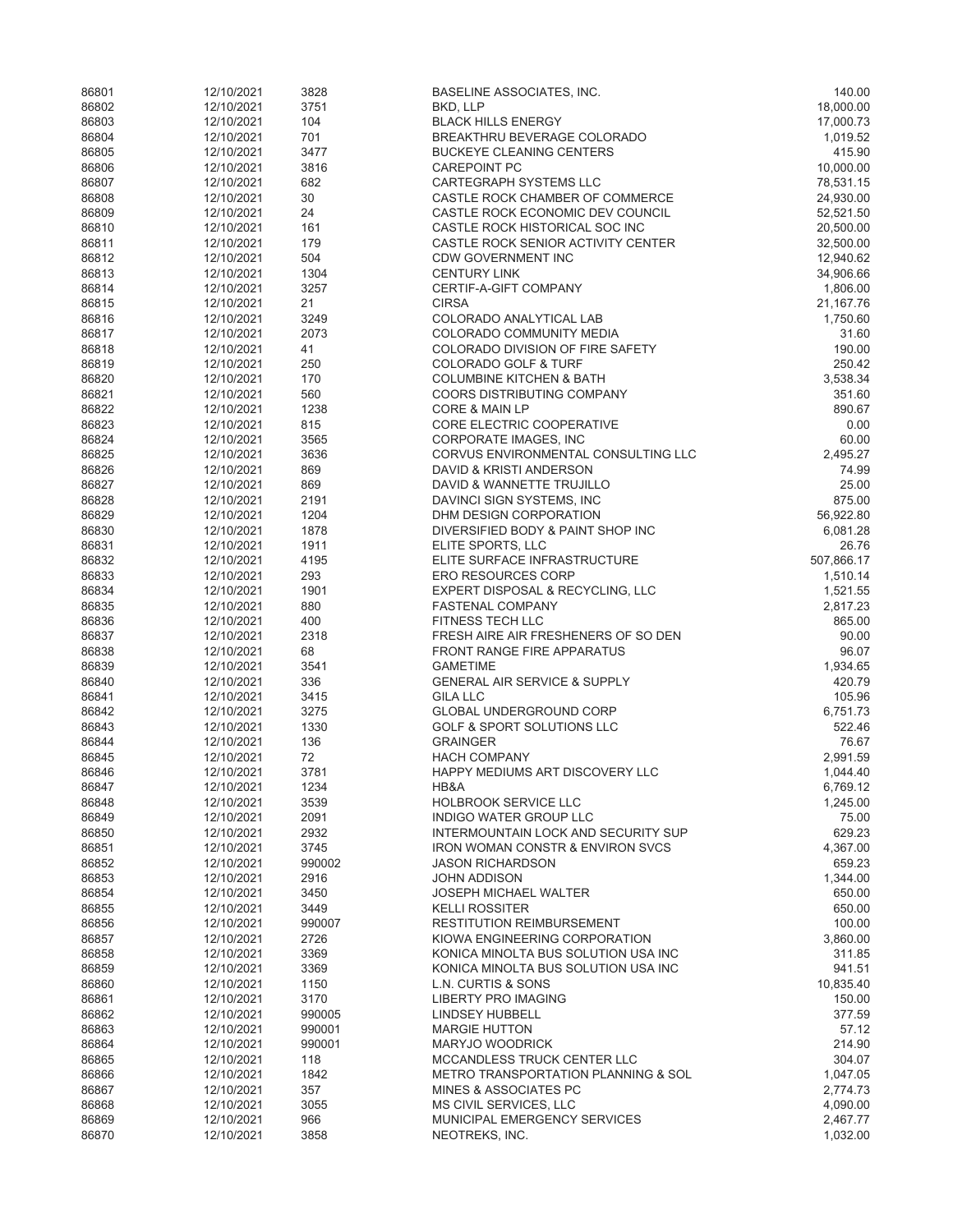| 86871              | 12/10/2021               | 2799         | <b>NICK LUCEY</b>                                 | 5,782.50            |
|--------------------|--------------------------|--------------|---------------------------------------------------|---------------------|
| 86872              | 12/10/2021               | 2293         | OLSSON, INC.                                      | 17,050.14           |
| 86873              | 12/10/2021               | 2945         | PEAK RESOURCES INC                                | 2,631.65            |
| 86874              | 12/10/2021               | 990001       | PETE MANGERS                                      | 83.56               |
| 86875              | 12/10/2021               | 184          | PIONEER SAND COMPANY INC                          | 9,712.96            |
| 86876              | 12/10/2021               | 109          | PITNEY BOWES GLOBAL FINANCIAL SVCS                | 0.00                |
| 86877              | 12/10/2021               | 260          | PITNEY BOWES PURCHASE POWER                       | 1,500.00            |
| 86878              | 12/10/2021               | 3692         | PROTECT YOUTH SPORTS                              | 232.10              |
| 86879              | 12/10/2021               | 3405         | RHINEHART OIL CO INC                              | 1,828.18            |
| 86880              | 12/10/2021               | 990001       | <b>ROBERT SPICHER</b>                             | 0.00                |
| 86881              | 12/10/2021               | 308          | ROCKY MOUNTAIN AIR SOLUTIONS                      | 110.97              |
| 86882              | 12/10/2021               | 3091         | ROYAL TEXTILES PRODUCT COMPANY                    | 1,304.72            |
| 86883              | 12/10/2021               | 1077         | <b>SAFEWARE INC</b>                               | 123.08              |
| 86884              | 12/10/2021               | 3832         | SITEONE LANDSCAPE SUPPLY                          | 305.42              |
| 86885              | 12/10/2021               | 572          | SPANISH ENRICHMENT INC                            | 453.60              |
| 86886              | 12/10/2021               | 345          | SPRADLIN PRINTING INC                             | 555.00              |
| 86887              | 12/10/2021               | 3989         | STATION AUTOMATION, INC.                          | 11,915.00           |
| 86888              | 12/10/2021               | 869          | STEPHEN & CHRISTINA GAYNOR                        | 74.99               |
| 86889              | 12/10/2021               | 3862         | THE HOME DEPOT PRO                                | 2,954.17            |
| 86890              | 12/10/2021               | 990007       | <b>RESTITUTION REIMBURSEMENT</b>                  | 3,366.89            |
| 86891              | 12/10/2021               | 266          | TRANE U.S., INC                                   | 635.00              |
| 86892              | 12/10/2021               | 3067         | UNITED RENTALS (NORTH AMERICA), INC               | 503.85              |
| 86893              | 12/10/2021               | 521          | UNITED SITE SERVICES OF CO INC                    | 5,185.00            |
| 86894              | 12/10/2021               | 132          | UTILITY NOTIFICATION CNTR OF CO                   | 2,642.64            |
| 86895              | 12/10/2021               | 2012         | <b>VRANESH AND RAISCH, LLP</b>                    | 186.00              |
| 86896              | 12/10/2021               | 4338         | <b>WELLABLE LLC</b>                               | 1,045.00            |
| 86897              | 12/10/2021               | 4174         | WESTERN STATES LAND SERVICES, LLC                 | 1,051.30            |
| 86898              | 12/10/2021               | 141          | <b>WESTSIDE TOWING INC</b>                        | 300.00              |
| 86899              | 12/10/2021               | 4203         | YEARROUND SOUND, LLC                              | 2,580.00            |
| 86900              | 12/10/2021               | 869          | <b>ZACKERY NEAL</b>                               | 86.06               |
| 86901              | 12/10/2021               | 491          | 53 CORPORATION LLC                                | 22,437.40           |
| 86902              | 12/10/2021               | 109          | PITNEY BOWES GLOBAL FINANCIAL SVCS                | 957.66              |
| 86903              | 12/10/2021               | 459          | PITNEY BOWES INC                                  | 481.32              |
| 12/10/2021 - Total |                          |              |                                                   | 1,099,415.35        |
| 121521             | 12/15/2021               | 1661         | UMB BANK, NA                                      | 136,910.05          |
|                    |                          |              |                                                   |                     |
| 12/15/2021 - Total |                          |              |                                                   | 136,910.05          |
| 86904              | 12/17/2021               | 990003       | A GRADE PROPERTY SOLUTIONS                        | 231.25              |
| 86905              | 12/17/2021               | 4460         | ACADEMY SPORTS TURF, INC                          | 145,400.00          |
| 86906              | 12/17/2021               | 971          | ADI / ADEMCO DIST INC                             | 301.99              |
| 86907              | 12/17/2021               | 2056         | AIS SPECIALITY PRODUCTS INC                       | 255.00              |
| 86908              | 12/17/2021               | 677          | AMERICAN LEGION POST 1187                         | 2,000.00            |
| 86909              | 12/17/2021               | 1764         | APPLIED INGENUITY, LLC                            | 21,000.00           |
| 86910              | 12/17/2021               | 4334         | ATTENTION TO DETAIL PAINTERS                      | 10,600.00           |
| 86911              | 12/17/2021               | 314          | <b>AUSMUS LAW FIRM</b>                            | 3,100.00            |
| 86912              | 12/17/2021               | 3941         | AXIOM-COLORADO, LLC                               | 4,792.72            |
| 86913              | 12/17/2021               | 2852         | <b>BIG BITE ENTERTAINMENT LLC</b>                 | 3,000.00            |
| 86914              | 12/17/2021               | 3751         | BKD, LLP                                          | 15,000.00           |
| 86915              | 12/17/2021               | 369          | <b>BOBCAT OF THE ROCKIES</b>                      | 124,150.00          |
| 86916              | 12/17/2021               | 990001       | <b>BRADLEY FRUH</b>                               | 410.00              |
| 86917              | 12/17/2021               | 3348         | BUFFALO BRAND SEED LLC                            | 1,257.00            |
| 86918              | 12/17/2021               | 886          | BURNS & MCDONNELL ENGINEERING CO                  | 59,000.42           |
| 86919              | 12/17/2021               | 202          | CANYON SYSTEMS, INC                               | 52.46               |
| 86920              | 12/17/2021               | 990001       | <b>CATRINA KING</b>                               | 5.32                |
| 86921              | 12/17/2021               | 504          | <b>CDW GOVERNMENT INC</b>                         | 3,401.50            |
| 86922              | 12/17/2021               | 410          | <b>CINTAS CORPORATION</b>                         | 221.81              |
| 86923              | 12/17/2021               | 474          | <b>CIVIC RESULTS</b>                              | 1,150.00            |
| 86924              | 12/17/2021               | 2366         | CLEVELAND GOLF/SRIXON                             | 126.55              |
| 86925              | 12/17/2021               | 3504         | CODE-4 COUNSELING                                 | 3,600.00            |
| 86926              | 12/17/2021               | 939          | COGENT INC DBA WATER TECHNOLOGY GRP               | 536.52              |
| 86927              | 12/17/2021               | 41           | COLORADO DIVISION OF FIRE SAFETY                  | 80.00               |
| 86928              | 12/17/2021               | 3805         | COLORADOLIFT EQUIPMENT INC.                       | 437.94              |
| 86929              | 12/17/2021               | 4506         | <b>CONSTRUCTION DIMENSIONS, LLC</b>               | 10,885.00           |
| 86930              | 12/17/2021               | 815          | CORE ELECTRIC COOPERATIVE                         | 300.00              |
| 86931              | 12/17/2021               | 815          | CORE ELECTRIC COOPERATIVE                         | 300.00              |
| 86932              | 12/17/2021               | 3909         | CRISTANDO HOUSE, INC.                             | 150.00              |
| 86933              | 12/17/2021               | 990001       | DAYLAN WALLACE                                    | 66.08               |
| 86934              | 12/17/2021               | 1289         | DEERE AND COMPANY                                 | 21,800.27           |
| 86935              | 12/17/2021               | 698          | DENVER INDUSTRIAL SALES & SERVICE                 | 273.76              |
| 86936<br>86937     | 12/17/2021<br>12/17/2021 | 1423<br>4505 | DESIGN CONCEPTS CLA, INC.<br><b>DISCOUNT TIRE</b> | 10,591.30<br>847.00 |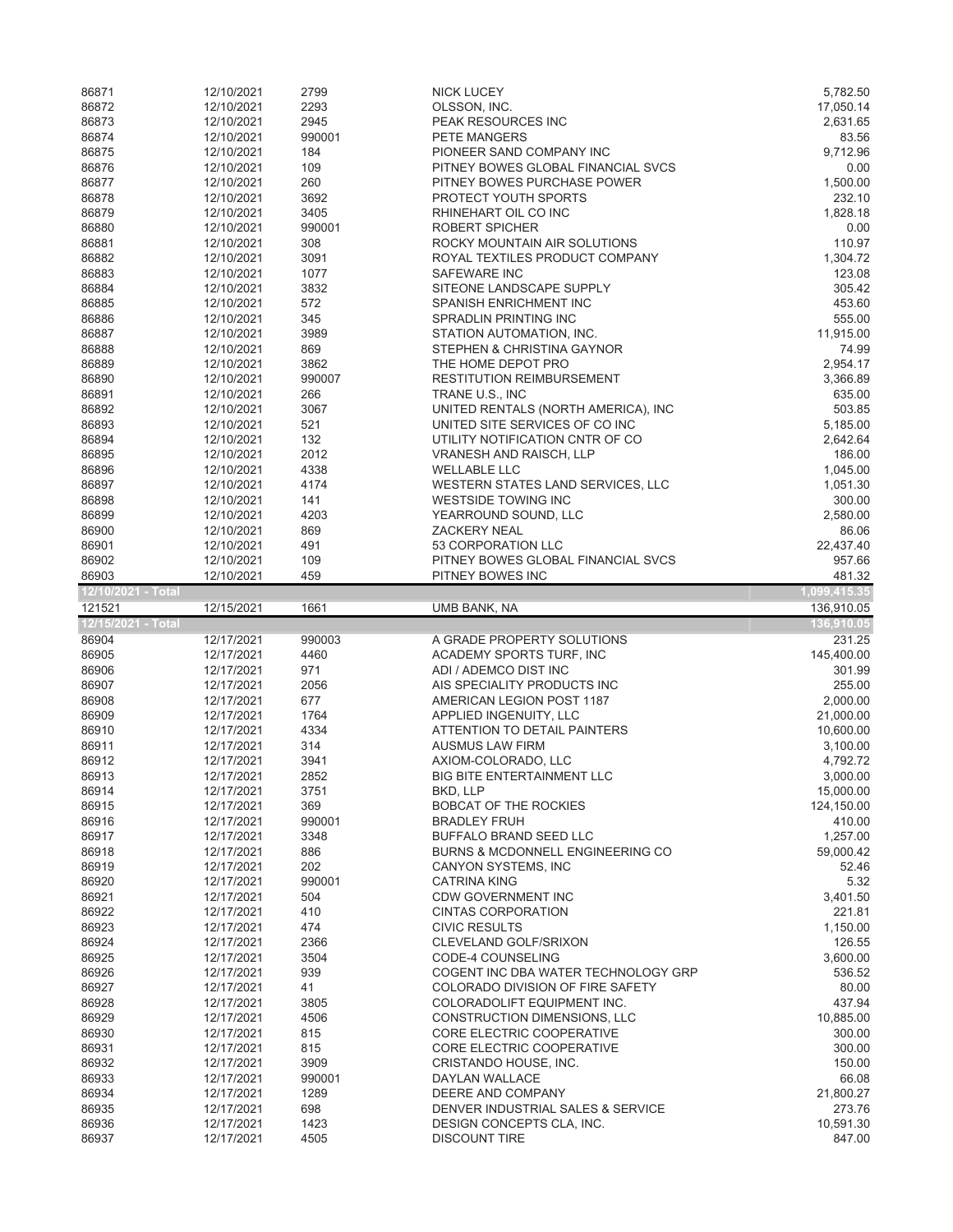| 86938          | 12/17/2021               | 467         | DOUGLAS CNTY FAIRGROUNDS                             | 753.00           |
|----------------|--------------------------|-------------|------------------------------------------------------|------------------|
| 86939          | 12/17/2021               | 59          | DOUGLAS CNTY TREASURER                               | 85,784.85        |
| 86940          | 12/17/2021               | 1758        | DOUGLAS COUNTY GOVERNMENT                            | 325.00           |
| 86941          | 12/17/2021               | 1134        | ELISABETH ANNE SALINAS                               | 75.00            |
| 86942          | 12/17/2021               | 990001      | ELIZABETH ALLEN                                      | 35.00            |
| 86943          | 12/17/2021               | 3293        | EMERGENCY INTEGRATED SOFTWARE INC                    | 18,696.00        |
| 86944          | 12/17/2021               | 4507        | ESO SOLUTIONS, INC                                   | 2,746.20         |
| 86945          | 12/17/2021               | 2664        | EUROFINS EATON ANALYTICAL INC                        | 13,805.00        |
| 86946          | 12/17/2021               | 1645        | <b>FACILITY SOLUTIONS GROUP</b>                      | 6,164.04         |
| 86947          | 12/17/2021               | 2432        | GEI CONSULTANTS, INC                                 | 344.00           |
| 86948          | 12/17/2021               | 336         | <b>GENERAL AIR SERVICE &amp; SUPPLY</b>              | 267.38           |
| 86949          | 12/17/2021               | 4181        | GEVEKO MARKINGS, INC.                                | 723.53           |
| 86950          | 12/17/2021               | 3415        | <b>GILA LLC</b>                                      | 3,691.04         |
| 86951          | 12/17/2021               | 208         | <b>GREEN VALLEY TURF COMPANY</b>                     | 2,898.00         |
| 86952          | 12/17/2021               | 72          | <b>HACH COMPANY</b>                                  | 6,560.88         |
| 86953          | 12/17/2021               | 4491        | <b>HANDY TRUCKING</b>                                | 320.00           |
| 86954          | 12/17/2021               | 2965        | <b>HOLLAND SIGNS INC</b>                             | 5,310.00         |
| 86955          | 12/17/2021               | 1149        | HP INC                                               | 6,657.60         |
| 86956          | 12/17/2021               | 2932        | INTERMOUNTAIN LOCK AND SECURITY SUP                  | 344.92           |
| 86957          | 12/17/2021               | 3745        | <b>IRON WOMAN CONSTR &amp; ENVIRON SVCS</b>          | 735.00           |
| 86958          | 12/17/2021               | 4452        | <b>JOHN LEYBA</b>                                    | 300.00           |
| 86959          | 12/17/2021               | 3450        | <b>JOSEPH MICHAEL WALTER</b>                         | 550.00           |
| 86960          | 12/17/2021               | 990007      | <b>RESTITUTION REIMBURSEMENT</b>                     | 40.00            |
| 86961          | 12/17/2021               | 990003      | <b>KB HOMES</b>                                      | 15.00            |
| 86962          | 12/17/2021               | 3449        | <b>KELLI ROSSITER</b>                                | 550.00           |
| 86963          | 12/17/2021               | 990007      | <b>RESTITUTION REIMBURSEMENT</b>                     | 100.00           |
| 86964          | 12/17/2021               | 3612        | KONICA MINOLTA PREMIER FINANCE                       | 5,628.35         |
| 86965          | 12/17/2021               | 3460        | LAERDAL MEDICAL CORPORATION                          | 399.02           |
| 86966          | 12/17/2021               | 3418        | LIFE-ASSIST INC                                      | 706.74           |
| 86967          | 12/17/2021               | 86          | LL JOHNSON DISTRIBUTING CO                           | 3,436.50         |
| 86968          | 12/17/2021               | 951         | LYONS GADDIS KAHN HALL JEFFERS                       | 28,026.97        |
| 86969          | 12/17/2021               | 509         | <b>MATHESON TRI-GAS, INC</b>                         | 1,080.30         |
| 86970          | 12/17/2021               | 92          | <b>MEADOWS METRO DISTRICT #4</b>                     | 900.00           |
| 86971          | 12/17/2021               | 4372        | <b>MERIDIAM PARTNERS, LLC</b>                        | 26,169.96        |
| 86972          | 12/17/2021               | 2575        | MIZUNO USA, INC                                      | 396.72           |
| 86973          | 12/17/2021               | 4257        | <b>MOUNTAIN STATES LIGHTING</b>                      | 5,117.00         |
| 86974          | 12/17/2021               | 966         | MUNICIPAL EMERGENCY SERVICES                         | 3,791.20         |
| 86975          | 12/17/2021               | 990009      | MURDOCH'S RANCH & HOME SUPPLY, LLC                   | 10,842.66        |
| 86976<br>86977 | 12/17/2021               | 329<br>3858 | NATIONAL ELECTRIC CONSTRUCTION                       | 140.00<br>640.00 |
| 86978          | 12/17/2021<br>12/17/2021 | 990001      | NEOTREKS, INC.                                       | 33.72            |
| 86979          | 12/17/2021               | 990003      | NICHOL BUSSEY<br><b>NYTECH HEATING &amp; COOLING</b> | 50.00            |
| 86980          | 12/17/2021               | 102         | OJ WATSON COMPANY INC                                | 17,744.22        |
| 86981          | 12/17/2021               | 2708        | PARKER PORT-A-POTTY INC                              | 1,110.00         |
| 86982          | 12/17/2021               | 628         | PARKER WATER & SANITATION DIST                       | 33,368.41        |
| 86983          | 12/17/2021               | 3997        | PINNACLE INVESTIGATIONS LLC                          | 2,500.00         |
| 86984          | 12/17/2021               | 260         | PITNEY BOWES PURCHASE POWER                          | 1,000.00         |
| 86985          | 12/17/2021               | 112         | PLUM CREEK WATER RECLAMATION AUTHOR                  | 429,408.85       |
| 86986          | 12/17/2021               | 942         | PROFORCE LAW ENFORCEMENT                             | 258.44           |
| 86987          | 12/17/2021               | 4378        | PROVIDENCE INFRASTRUCTURE CONSULTAN                  | 4,537.76         |
| 86988          | 12/17/2021               | 1741        | PSYCHOLOGICAL DIMENSIONS, PC                         | 2,350.00         |
| 86989          | 12/17/2021               | 4500        | PTV AMERICA, INC                                     | 3,950.00         |
| 86990          | 12/17/2021               | 588         | RESERVE ACCOUNT                                      | 801.46           |
| 86991          | 12/17/2021               | 990006      | RICHARD PETERSON                                     | 150.00           |
| 86992          | 12/17/2021               | 990001      | ROBERT GRAFNER                                       | 129.92           |
| 86993          | 12/17/2021               | 990001      | <b>ROBERT SPICHER</b>                                | 49.84            |
| 86994          | 12/17/2021               | 308         | ROCKY MOUNTAIN AIR SOLUTIONS                         | 99.35            |
| 86995          | 12/17/2021               | 2180        | ROCKY MOUNTAIN PUMP & CONTROLS, LLC                  | 831.00           |
| 86996          | 12/17/2021               | 990001      | <b>RYAN WELKER</b>                                   | 53.77            |
| 86997          | 12/17/2021               | 4010        | SAVATREE, LLC                                        | 43,622.00        |
| 86998          | 12/17/2021               | 121         | SCHMIDT CONSTRUCTION COMPANY                         | 2,752.98         |
| 86999          | 12/17/2021               | 1529        | <b>SEDALIA LANDFILL</b>                              | 7,840.22         |
| 87000          | 12/17/2021               | 1283        | <b>SIGNDESIGN</b>                                    | 212.50           |
| 87001          | 12/17/2021               | 1846        | STRYKER SALES CORPORATION                            | 4,876.28         |
| 87002          | 12/17/2021               | 189         | T.LOWELL CONSTRUCTION INC                            | 482,361.93       |
| 87003          | 12/17/2021               | 1460        | THOMSON REUTERS-WEST PUBLISHING COR                  | 1,172.99         |
| 87004          | 12/17/2021               | 2332        | TREATMENT TECHNOLOGY                                 | 32,528.60        |
| 87005          | 12/17/2021               | 4508        | <b>TWISTED TIMBER</b>                                | 4,600.00         |
| 87006          | 12/17/2021               | 3063        | T2 CONSTRUCTION, INC.                                | 9,881.00         |
| 87007          | 12/17/2021               | 3429        | UCHEALTH MEDICAL GROUP                               | 205.00           |
|                |                          |             |                                                      |                  |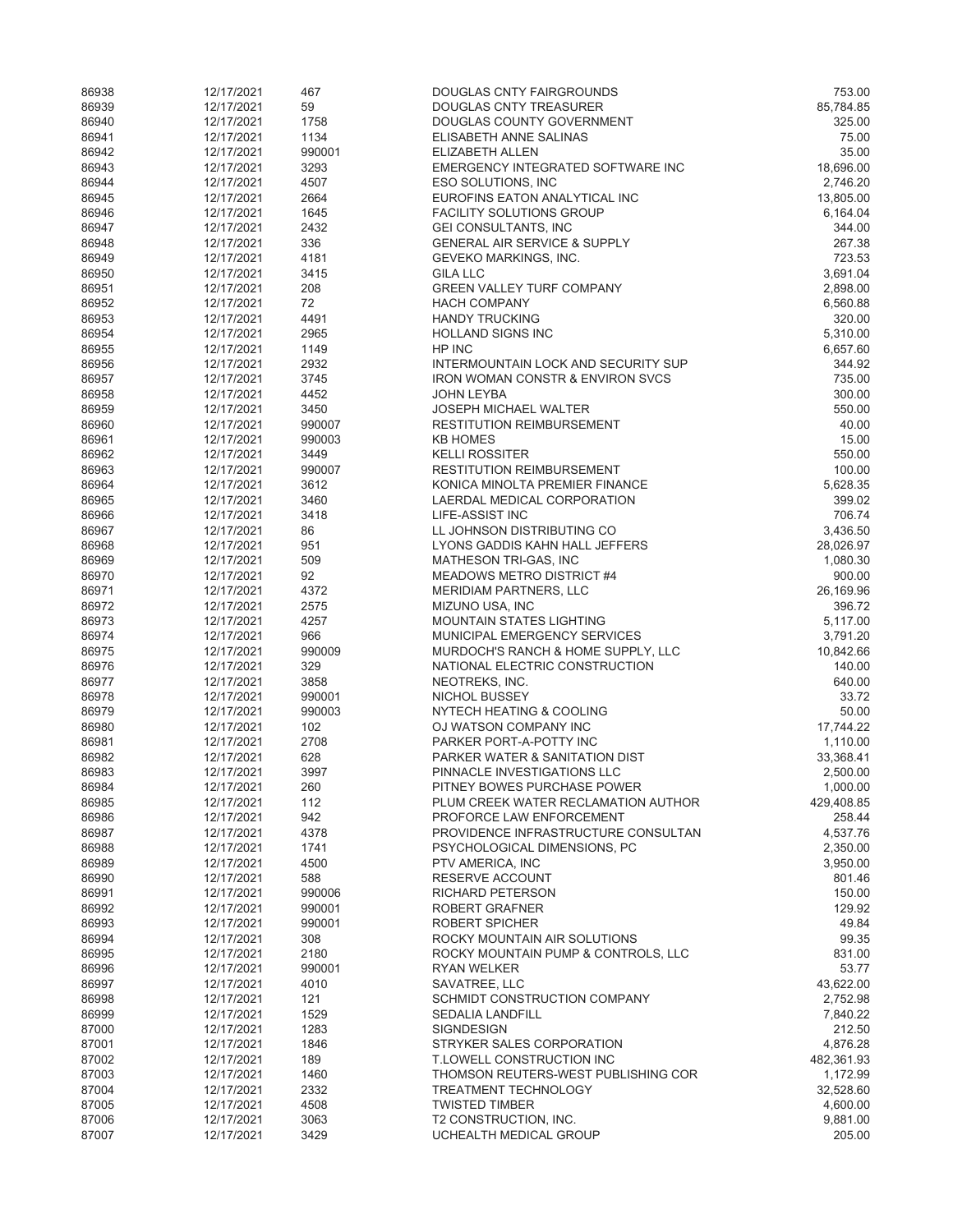| 87008              | 12/17/2021               | 315            | UNITED FIRE DISPATCH AUTHORITY                                 | 42,823.43              |
|--------------------|--------------------------|----------------|----------------------------------------------------------------|------------------------|
| 87009              | 12/17/2021               | 3067           | UNITED RENTALS (NORTH AMERICA), INC                            | 2,605.69               |
| 87010              | 12/17/2021               | 278            | USA BLUE BOOK                                                  | 783.86                 |
| 87011              | 12/17/2021               | 132            | UTILITY NOTIFICATION CNTR OF CO                                | 236.28                 |
| 87012              | 12/17/2021               | 3206           | VERIZON CONNECT TELO INC                                       | 1,203.30               |
| 87013              | 12/17/2021               | 4212           | VZP DIGITAL, INC.                                              | 595.00                 |
| 87014              | 12/17/2021               | 4458           | WASTE CONNECTIONS OF COLORADO INC                              | 218.40                 |
| 87015<br>87016     | 12/17/2021<br>12/17/2021 | 1782<br>4445   | WHITE CONSTRUCTION GROUP<br><b>WILSON WILLIAMS LLP</b>         | 455,369.62<br>2,124.55 |
| 87017              | 12/17/2021               | 2112           | WINFIELD SOLUTIONS LLC                                         | 6,272.20               |
| 87018              | 12/17/2021               | 3718           | <b>XCELITEK LLC</b>                                            | 39,958.00              |
| 87019              | 12/17/2021               | 491            | 53 CORPORATION LLC                                             | 69,318.18              |
| 12/17/2021 - Total |                          |                |                                                                | 2,400,379.50           |
| 87020              | 12/22/2021               | 1318           | A.G. WASSENAAR, INC                                            | 1,030.00               |
| 87021              | 12/22/2021               | 3088           | ALARM SPECIALISTS, INC                                         | 380.00                 |
| 87022              | 12/22/2021               | 4513           | ALL AMERICAN PROPANE                                           | 1,622.97               |
| 87023              | 12/22/2021               | 3889           | ALLIANCE SAFETY INC.                                           | 720.00                 |
| 87024              | 12/22/2021               | 694            | AM SIGNAL INC                                                  | 7,251.24               |
| 87025              | 12/22/2021               | 3807           | ANDERSON CONSULTING ENGINEERS, INC.                            | 6,677.50               |
| 87026              | 12/22/2021               | 2852           | <b>BIG BITE ENTERTAINMENT LLC</b>                              | 1,250.00               |
| 87027              | 12/22/2021               | 990003         | <b>BLACK HILLS ENERGY</b>                                      | 16,625.56              |
| 87028              | 12/22/2021               | 3739           | BOULDER VALLEY GIRLS SOFTBALL ASSOC                            | 2,700.00               |
| 87029              | 12/22/2021               | 886            | <b>BURNS &amp; MCDONNELL ENGINEERING CO</b>                    | 60,063.96              |
| 87030<br>87031     | 12/22/2021<br>12/22/2021 | 422<br>3074    | CALLAWAY GOLF                                                  | 215.46<br>400.00       |
| 87032              | 12/22/2021               | 3651           | CASTLE ROCK MICROWAVE<br>CATAPULT SYSTEMS, LLC                 | 6,336.00               |
| 87033              | 12/22/2021               | 990001         | <b>CATRINA KING</b>                                            | 9.53                   |
| 87034              | 12/22/2021               | 3849           | <b>CEM SALES &amp; SERVICE</b>                                 | 3,427.00               |
| 87035              | 12/22/2021               | 3257           | CERTIF-A-GIFT COMPANY                                          | 2,283.00               |
| 87036              | 12/22/2021               | 151            | CHARLES D JONES & CO INC                                       | 192.97                 |
| 87037              | 12/22/2021               | 410            | <b>CINTAS CORPORATION</b>                                      | 279.23                 |
| 87038              | 12/22/2021               | 21             | <b>CIRSA</b>                                                   | 1,798.74               |
| 87039              | 12/22/2021               | 1252           | <b>CLEAN HARBORS ENVIRONMENTAL SVCS</b>                        | 3,628.25               |
| 87040              | 12/22/2021               | 3249           | COLORADO ANALYTICAL LAB                                        | 52.20                  |
| 87041              | 12/22/2021               | 2582           | COLORADO BARRICADE CO                                          | 64,483.23              |
| 87042              | 12/22/2021               | 250            | <b>COLORADO GOLF &amp; TURF</b>                                | 35.84                  |
| 87043              | 12/22/2021               | 4478           | COLUMBIA CASCADE COMPANY                                       | 20,600.00              |
| 87044<br>87045     | 12/22/2021               | 990002<br>1238 | CONSERVICE                                                     | 94.60<br>696.76        |
| 87046              | 12/22/2021<br>12/22/2021 | 80             | <b>CORE &amp; MAIN LP</b><br>CORE ELECTRIC COOPERATIVE         | 382,584.75             |
| 87047              | 12/22/2021               | 4512           | CUEHIT, INC                                                    | 4,800.00               |
| 87048              | 12/22/2021               | 2465           | CUES, INC                                                      | 481.98                 |
| 87049              | 12/22/2021               | 49             | DANA KEPNER COMPANY INC                                        | 74,927.48              |
| 87050              | 12/22/2021               | 3332           | DANCE EXPLORATION LLC                                          | 9,322.82               |
| 87051              | 12/22/2021               | 990002         | DANIEL / JULIE HENKEL                                          | 117.37                 |
| 87052              | 12/22/2021               | 990002         | <b>DANIEL HILL</b>                                             | 45.00                  |
| 87053              | 12/22/2021               | 990002         | <b>DANIEL SPUHLER</b>                                          | 40.00                  |
| 87054              | 12/22/2021               | 4282           | DAVID MATTSON                                                  | 612.00                 |
| 87055              | 12/22/2021               | 2790           | DESIGN WORKSHOP, INC.                                          | 24,353.78              |
| 87056              | 12/22/2021               | 317            | DEWBERRY ENGINEERS INC                                         | 3,006.00               |
| 87057              | 12/22/2021               | 3856           | DH PACE COMPANY                                                | 1,879.78               |
| 87058<br>87059     | 12/22/2021<br>12/22/2021 | 4355<br>1878   | DHE COMPUTER SYSTEMS, LLC<br>DIVERSIFIED BODY & PAINT SHOP INC | 219.99<br>14,248.61    |
| 87060              | 12/22/2021               | 57             | DOUGLAS CNTY SCHOOL DIST                                       | 32,715.62              |
| 87061              | 12/22/2021               | 54             | DOUGLAS COUNTY CLERK & RECORDER                                | 88,936.61              |
| 87062              | 12/22/2021               | 990002         | ELENA / DANIEL NORTHEN                                         | 75.99                  |
| 87063              | 12/22/2021               | 4195           | ELITE SURFACE INFRASTRUCTURE                                   | 259,805.68             |
| 87064              | 12/22/2021               | 468            | EMPLOYERS COUNCIL SERVICES INC                                 | 555.00                 |
| 87065              | 12/22/2021               | 990002         | ERIC / ANGELA BROWN                                            | 221.14                 |
| 87066              | 12/22/2021               | 3748           | ETHEL M. EVANS                                                 | 3,000.00               |
| 87067              | 12/22/2021               | 2664           | EUROFINS EATON ANALYTICAL INC                                  | 15,865.00              |
| 87068              | 12/22/2021               | 3736           | FARNSWORTH GROUP, INC.                                         | 595.00                 |
| 87069              | 12/22/2021               | 2719           | FENCING ACADEMY OF DENVER LLC                                  | 1,393.00               |
| 87070              | 12/22/2021               | 3372           | FIDELITY NATIONAL TITLE COMPANY                                | 1,204.00               |
| 87071              | 12/22/2021               | 400            | FITNESS TECH LLC                                               | 215.00                 |
| 87072              | 12/22/2021               | 869            | FREDERICK/GLORIA STEFAN                                        | 215.00<br>329.04       |
| 87073<br>87074     | 12/22/2021<br>12/22/2021 | 4067<br>2318   | FREEDOMPAY, INC.<br>FRESH AIRE AIR FRESHENERS OF SO DEN        | 240.00                 |
| 87075              | 12/22/2021               | 4503           | FRONT RANGE ANTIQUE POWER ASSOC                                | 900.00                 |
| 87076              | 12/22/2021               | 68             | <b>FRONT RANGE FIRE APPARATUS</b>                              | 1,754.50               |
|                    |                          |                |                                                                |                        |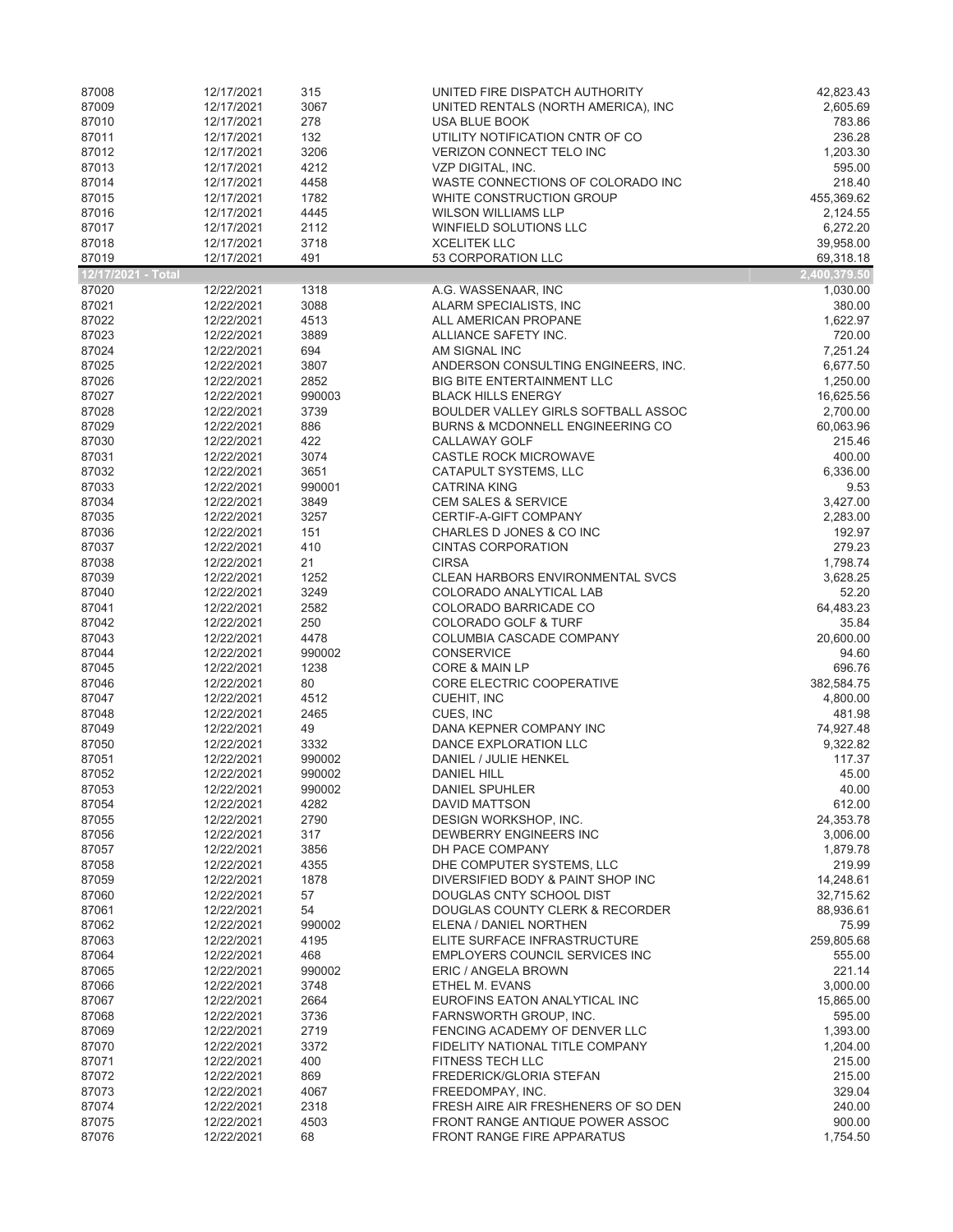| 87077          | 12/22/2021               | 4347           | GALLS, LLC                                                       | 228.89               |
|----------------|--------------------------|----------------|------------------------------------------------------------------|----------------------|
| 87078          | 12/22/2021               | 3415           | <b>GILA LLC</b>                                                  | 247.26               |
| 87079          | 12/22/2021               | 4250           | GOLDEN TRIANGLE CONSTRUCTION, INC                                | 33,749.70            |
| 87080<br>87081 | 12/22/2021<br>12/22/2021 | 136<br>990002  | <b>GRAINGER</b><br><b>GREENHOW DESIGN LLC</b>                    | 116.56<br>112.16     |
| 87082          | 12/22/2021               | 3781           | HAPPY MEDIUMS ART DISCOVERY LLC                                  | 2,693.36             |
| 87083          | 12/22/2021               | 3512           | HEALTHONE CARENOW URGENT CARE LLC                                | 12,440.00            |
| 87084          | 12/22/2021               | 4029           | HEWLETT-PACKARD FINANCIAL SVCS CO.                               | 194.03               |
| 87085          | 12/22/2021               | 1014           | <b>HIGHLANDS RANCH METRO DISTRICT</b>                            | 420.00               |
| 87086          | 12/22/2021               | 3539           | <b>HOLBROOK SERVICE LLC</b>                                      | 8,780.31             |
| 87087          | 12/22/2021               | 1628           | HYDRO RESOURCES-ROCKY MOUNTAIN INC                               | 550,587.89           |
| 87088          | 12/22/2021               | 990003         | <b>INSPIRE BRANDS</b>                                            | 89,300.39            |
| 87089<br>87090 | 12/22/2021<br>12/22/2021 | 3457<br>990001 | <b>INTERIOR ENVIRONMENTS</b><br><b>JACK CAULEY</b>               | 42,755.16<br>122.00  |
| 87091          | 12/22/2021               | 2025           | JACOBS ENGINEERING GROUP, INC                                    | 942.50               |
| 87092          | 12/22/2021               | 990009         | <b>JAMES &amp; NICOLE CHANG</b>                                  | 159.80               |
| 87093          | 12/22/2021               | 990002         | <b>JASON CAMOEGA</b>                                             | 316.12               |
| 87094          | 12/22/2021               | 990002         | <b>JAY MOUKADAM</b>                                              | 15.00                |
| 87095          | 12/22/2021               | 418            | <b>JC GOLF ACCESSORIES</b>                                       | 384.88               |
| 87096          | 12/22/2021               | 4501           | JIM'S PRIDE LANDSCAPING, INC                                     | 8,000.00             |
| 87097          | 12/22/2021               | 3450           | <b>JOSEPH MICHAEL WALTER</b>                                     | 800.00               |
| 87098<br>87099 | 12/22/2021<br>12/22/2021 | 2905<br>990002 | JRS ENGINEERING CONSULTANT LLC<br><b>KARLA BRISCHKE</b>          | 5,802.50<br>59.72    |
| 87100          | 12/22/2021               | 990003         | <b>KB HOMES</b>                                                  | 9,000.00             |
| 87101          | 12/22/2021               | 3449           | <b>KELLI ROSSITER</b>                                            | 800.00               |
| 87102          | 12/22/2021               | 990007         | <b>RESTITUTION REIMBURSEMENT</b>                                 | 200.00               |
| 87103          | 12/22/2021               | 3131           | KIMLEY-HORN AND ASSOCIATES, INC.                                 | 38,345.00            |
| 87104          | 12/22/2021               | 4443           | KONICA MINOLTA DEPT LA 22988                                     | 22,385.00            |
| 87105          | 12/22/2021               | 2281           | LEONARD RICE CONSULTING WATER ENGRS                              | 6,750.50             |
| 87106          | 12/22/2021               | 3170           | <b>LIBERTY PRO IMAGING</b>                                       | 600.00               |
| 87107<br>87108 | 12/22/2021<br>12/22/2021 | 3496<br>990002 | LITHOS ENGINEERING, LLC<br>MARGARET / MELVIN SABEY               | 13,018.38<br>61.15   |
| 87109          | 12/22/2021               | 3072           | <b>MOUNTAIN WEST PRODUCTION GROUP</b>                            | 2,162.50             |
| 87110          | 12/22/2021               | 580            | MULLER ENGINEERING CO                                            | 7,408.50             |
| 87111          | 12/22/2021               | 2871           | MUNICIPAL CODE CORPORATION                                       | 2,145.37             |
| 87112          | 12/22/2021               | 329            | NATIONAL ELECTRIC CONSTRUCTION                                   | 21,292.00            |
| 87113          | 12/22/2021               | 100            | NICOLETTI-FLATER ASSOCIATES, PLLP                                | 475.00               |
| 87114          | 12/22/2021               | 4483           | OAK ENVIRONMENTAL LLC                                            | 6,675.00             |
| 87115          | 12/22/2021               | 2806           | P & W GOLF SUPPLY LLC                                            | 94.98                |
| 87116<br>87117 | 12/22/2021<br>12/22/2021 | 2708<br>3968   | PARKER PORT-A-POTTY INC<br>PEAK PERFORMANCE PHYSICAL THERAPY     | 595.00<br>2,000.00   |
| 87118          | 12/22/2021               | 2945           | PEAK RESOURCES INC                                               | 60,711.89            |
| 87119          | 12/22/2021               | 990002         | PHILIP & WILLIE BROWN                                            | 142.60               |
| 87120          | 12/22/2021               | 448            | PINERY WATER & WASTEWATER DISTRICT                               | 17,654.64            |
| 87121          | 12/22/2021               | 2113           | <b>PING</b>                                                      | 1,049.29             |
| 87122          | 12/22/2021               | 459            | PITNEY BOWES INC                                                 | 2,035.50             |
| 87123          | 12/22/2021               | 942            | PROFORCE LAW ENFORCEMENT                                         | 8,820.00             |
| 87124<br>87125 | 12/22/2021               | 4059<br>4479   | PSI, LLC<br><b>QUEST DIAGNOSTICS HEALTH &amp; WELLNESS</b>       | 6,809.64             |
| 87126          | 12/22/2021<br>12/22/2021 | 4262           | RADIATION PROS, LLC                                              | 14.00<br>5,913.00    |
| 87127          | 12/22/2021               | 990002         | RANDALL PITCHFORD                                                | 10.00                |
| 87128          | 12/22/2021               | 990002         | <b>RED HAWK CROSSINGS LLC</b>                                    | 116.78               |
| 87129          | 12/22/2021               | 990003         | RICHMOND AMERICAN HOMES                                          | 5,000.00             |
| 87130          | 12/22/2021               | 869            | ROBERT & BECKY WALKER                                            | 300.00               |
| 87131          | 12/22/2021               | 990001         | ROBERT SPICHER                                                   | 827.00               |
| 87132          | 12/22/2021               | 316            | RODGER NEWELL                                                    | 100.00               |
| 87133<br>87134 | 12/22/2021<br>12/22/2021 | 2324<br>990003 | RSD REFRIGERATION SUPPLIES DISTRIB<br>S & S FUELS MANAGEMENT LLC | 844.81<br>25,290.00  |
| 87135          | 12/22/2021               | 862            | SIMS PHOTOGRAPHICS INC                                           | 1,035.00             |
| 87136          | 12/22/2021               | 3832           | SITEONE LANDSCAPE SUPPLY                                         | 1,771.77             |
| 87137          | 12/22/2021               | 2508           | SOUTH METRO WISE AUTHORITY                                       | 10,279.95            |
| 87138          | 12/22/2021               | 3108           | STANLEY CONSULTANTS INC                                          | 108,341.79           |
| 87139          | 12/22/2021               | 990002         | STREETLANE SERVICES LLC                                          | 78.03                |
| 87140          | 12/22/2021               | 4419           | TECHNEAUX TECHNOLOGY SERVICES, LLC                               | 110,592.75           |
| 87141          | 12/22/2021               | 3289           | TEST GAUGE INC. - CO                                             | 3,084.17             |
| 87142<br>87143 | 12/22/2021<br>12/22/2021 | 397<br>3862    | THE ARCHITERRA GROUP, INC<br>THE HOME DEPOT PRO                  | 2,644.90<br>2,837.05 |
| 87144          | 12/22/2021               | 3853           | THE WORX, INC.                                                   | 463.21               |
| 87145          | 12/22/2021               | 2332           | <b>TREATMENT TECHNOLOGY</b>                                      | 26,993.54            |
| 87146          | 12/22/2021               | 3063           | T2 CONSTRUCTION, INC.                                            | 4,958.00             |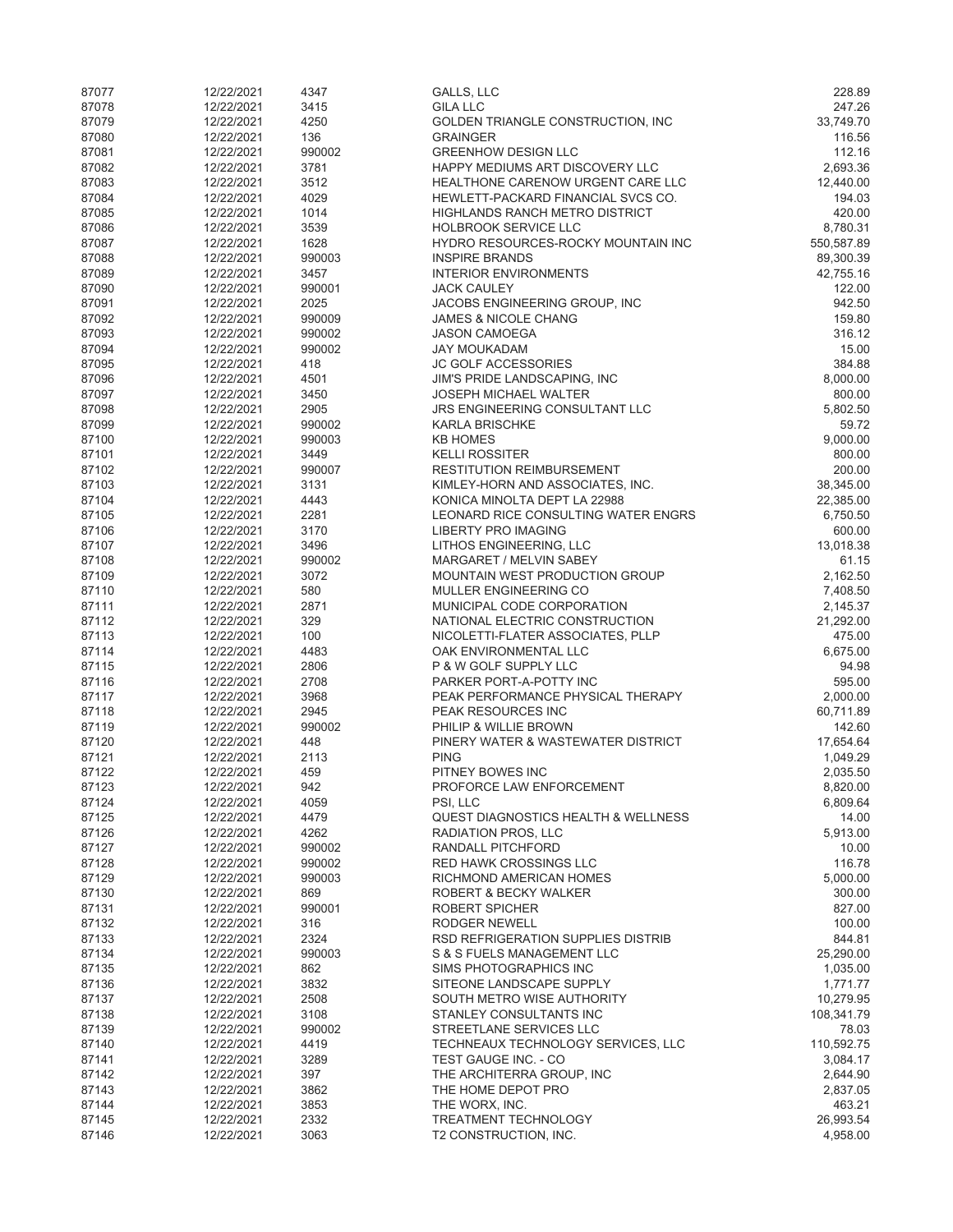| 87147              | 12/22/2021               | 1294           | UNION PACIFIC RAILROAD COMPANY                            | 2,950.38           |
|--------------------|--------------------------|----------------|-----------------------------------------------------------|--------------------|
| 87148              | 12/22/2021               | 2065           | UNITED STATES GEOLOGICAL SURVEY                           | 5,745.75           |
| 87149              | 12/22/2021               | 130            | <b>US POSTMASTER</b>                                      | 652.94             |
| 87150              | 12/22/2021               | 278            | <b>USA BLUE BOOK</b>                                      | 4,057.09           |
| 87151              | 12/22/2021               | 3497           | VISTA OUTDOOR SALES, LLC                                  | 311.82             |
| 87152              | 12/22/2021               | 2012           | <b>VRANESH AND RAISCH, LLP</b>                            | 310.00             |
| 87153              | 12/22/2021               | 2716           | WESTERN ENTERPRISES, INC.                                 | 7,000.00           |
| 87154              | 12/22/2021               | 4174           | WESTERN STATES LAND SERVICES, LLC                         | 689.00             |
| 87155              | 12/22/2021               | 869            | <b>WILLIAM &amp; VICKI SNYDER</b>                         | 80.00              |
| 87156              | 12/22/2021               | 4502           | 340-390 PERRY STREET, LLC                                 | 15,000.00          |
| 87157              | 12/22/2021               | 990003         | S & S FUELS MANAGEMENT LLC                                | 20.00              |
| 12/22/2021 - Total |                          |                |                                                           | 2,465,287.08       |
| 123021             | 12/30/2021               | 3694           | INSIGHT NORTH AMERICA LLC                                 | 6,714.73           |
| 12/30/2021 - Total |                          |                |                                                           | 6,714.73           |
| 87158              | 12/31/2021               | 4460           | ACADEMY SPORTS TURF, INC                                  | 53,100.00          |
| 87159              | 12/31/2021               | 3586           | ADVANCED NETWORK MANAGEMENT INC                           | 22,335.21          |
| 87160<br>87161     | 12/31/2021               | 4519<br>1427   | <b>AIRPRO INC</b><br>AIRVAC SERVICES, INC                 | 550.00<br>1,004.17 |
| 87162              | 12/31/2021<br>12/31/2021 | 990005         | ALBERT DEWALL                                             | 265.00             |
| 87163              | 12/31/2021               | 3889           | ALLIANCE SAFETY INC.                                      | 1,239.24           |
| 87164              | 12/31/2021               | 3821           | <b>ALLSTREAM</b>                                          | 685.39             |
| 87165              | 12/31/2021               | 990002         | ANGELA DUBE                                               | 18.68              |
| 87166              | 12/31/2021               | 990005         | <b>ANN FLATER</b>                                         | 101.30             |
| 87167              | 12/31/2021               | 990005         | <b>ARTHUR LEBEL</b>                                       | 250.00             |
| 87168              | 12/31/2021               | 4015           | ASTRAL COMMUNICATIONS, INC                                | 565.00             |
| 87169              | 12/31/2021               | 3761           | ATLAS BUSINESS SOLUTIONS INC.                             | 75.00              |
| 87170              | 12/31/2021               | 3064           | AUTO-CHLOR SYSTEMS OF COLORADO                            | 114.95             |
| 87171              | 12/31/2021               | 990001         | <b>BECKY HERNANDEZ</b>                                    | 16.80              |
| 87172              | 12/31/2021               | 990002         | <b>BLUE OLIVE PROPERTIES</b>                              | 178.67             |
| 87173              | 12/31/2021               | 990002         | <b>BRADFORD MORRISON</b>                                  | 1,936.73           |
| 87174              | 12/31/2021               | 990002         | <b>BRIAN &amp; LEIGH DIMOCK</b>                           | 881.33             |
| 87175              | 12/31/2021               | 2812           | CASTLE ROCK PARKS&TRAILS FOUNDATION                       | 600.00             |
| 87176              | 12/31/2021               | 3651           | CATAPULT SYSTEMS, LLC                                     | 21,894.00          |
| 87177              | 12/31/2021               | 3849           | <b>CEM SALES &amp; SERVICE</b>                            | 3,817.00           |
| 87178              | 12/31/2021               | 990005         | CIGNA HEALTH INSURANCE CLAIMS                             | 925.98             |
| 87179              | 12/31/2021               | 21             | <b>CIRSA</b>                                              | 18,679.71          |
| 87180              | 12/31/2021               | 3249           | COLORADO ANALYTICAL LAB                                   | 808.20             |
| 87181              | 12/31/2021               | 990002         | <b>CONSTANCE BRANNAN</b>                                  | 299.01             |
| 87182              | 12/31/2021               | 560            | COORS DISTRIBUTING COMPANY                                | 1,112.20           |
| 87183              | 12/31/2021               | 23             | <b>CPS DISTRIBUTORS INC</b>                               | 3,413.00           |
| 87184<br>87185     | 12/31/2021<br>12/31/2021 | 3970<br>990003 | CUSTOM ENVIRONMENTAL SERVICES, INC.<br><b>DAVID BRAUN</b> | 81.00<br>7,685.00  |
| 87186              | 12/31/2021               | 4227           | DAVID EVANS AND ASSOCIATES, INC                           | 31,730.05          |
| 87187              | 12/31/2021               | 990005         | DAVID SKIDMORE                                            | 10.00              |
| 87188              | 12/31/2021               | 4355           | DHE COMPUTER SYSTEMS. LLC                                 | 2,187.99           |
| 87189              | 12/31/2021               | 1204           | DHM DESIGN CORPORATION                                    | 33,672.15          |
| 87190              | 12/31/2021               | 3139           | DOUGLAS COUNTY SHERIFF'S OFFICE                           | 1,336.50           |
| 87191              | 12/31/2021               | 990002         | DR HORTON                                                 | 88.36              |
| 87192              | 12/31/2021               | 4357           | EAGLE ROCK DISTRIBUTING COMPANY                           | 301.67             |
| 87193              | 12/31/2021               | 4195           | ELITE SURFACE INFRASTRUCTURE                              | 69,018.45          |
| 87194              | 12/31/2021               | 1795           | FLOWPOINT ENVIRONMENTAL SYSTEMS INC                       | 1,095.00           |
| 87195              | 12/31/2021               | 2318           | FRESH AIRE AIR FRESHENERS OF SO DEN                       | 90.00              |
| 87196              | 12/31/2021               | 4040           | FUSION CLOUD COMPANY, LLC                                 | 2,078.13           |
| 87197              | 12/31/2021               | 599            | <b>GADES SALES COMPANY INC</b>                            | 114,343.60         |
| 87198              | 12/31/2021               | 4347           | GALLS, LLC                                                | 78.32              |
| 87199              | 12/31/2021               | 990002         | <b>GARRETT CONSTRUCTION</b>                               | 4,900.00           |
| 87200              | 12/31/2021               | 990002         | <b>GARY &amp; GLORIA LOWNDES</b>                          | 79.46              |
| 87201              | 12/31/2021               | 990002         | <b>GEORGE PALMATEER</b>                                   | 66.78              |
| 87202              | 12/31/2021               | 990003         | <b>GH COLORADO LLC</b>                                    | 265.46             |
| 87203              | 12/31/2021               | 4491           | <b>HANDY TRUCKING</b>                                     | 320.00             |
| 87204              | 12/31/2021               | 990002         | <b>HASTCO CONSTRUCTION</b>                                | 2,600.00           |
| 87205              | 12/31/2021               | 2932           | INTERMOUNTAIN LOCK AND SECURITY SUP                       | 135.00             |
| 87206              | 12/31/2021               | 3745           | IRON WOMAN CONSTR & ENVIRON SVCS                          | 2,750.00           |
| 87207              | 12/31/2021               | 990005         | <b>JAMES PACHA</b>                                        | 225.00             |
| 87208              | 12/31/2021               | 990005         | <b>JANICE VIAN</b>                                        | 250.00             |
| 87209              | 12/31/2021               | 990002         | JEREMY CASEY                                              | 233.90             |
| 87210              | 12/31/2021               | 990002         | JEREMY RAINWATER                                          | 282.40             |
| 87211<br>87212     | 12/31/2021               | 990005         | <b>JOANNE SINCLAIRE</b><br><b>JOHN ADDISON</b>            | 110.61<br>280.00   |
|                    | 12/31/2021               | 2916           | JOHN ELWAY CHEVROLET                                      |                    |
| 87213              | 12/31/2021               | 3016           |                                                           | 38,948.00          |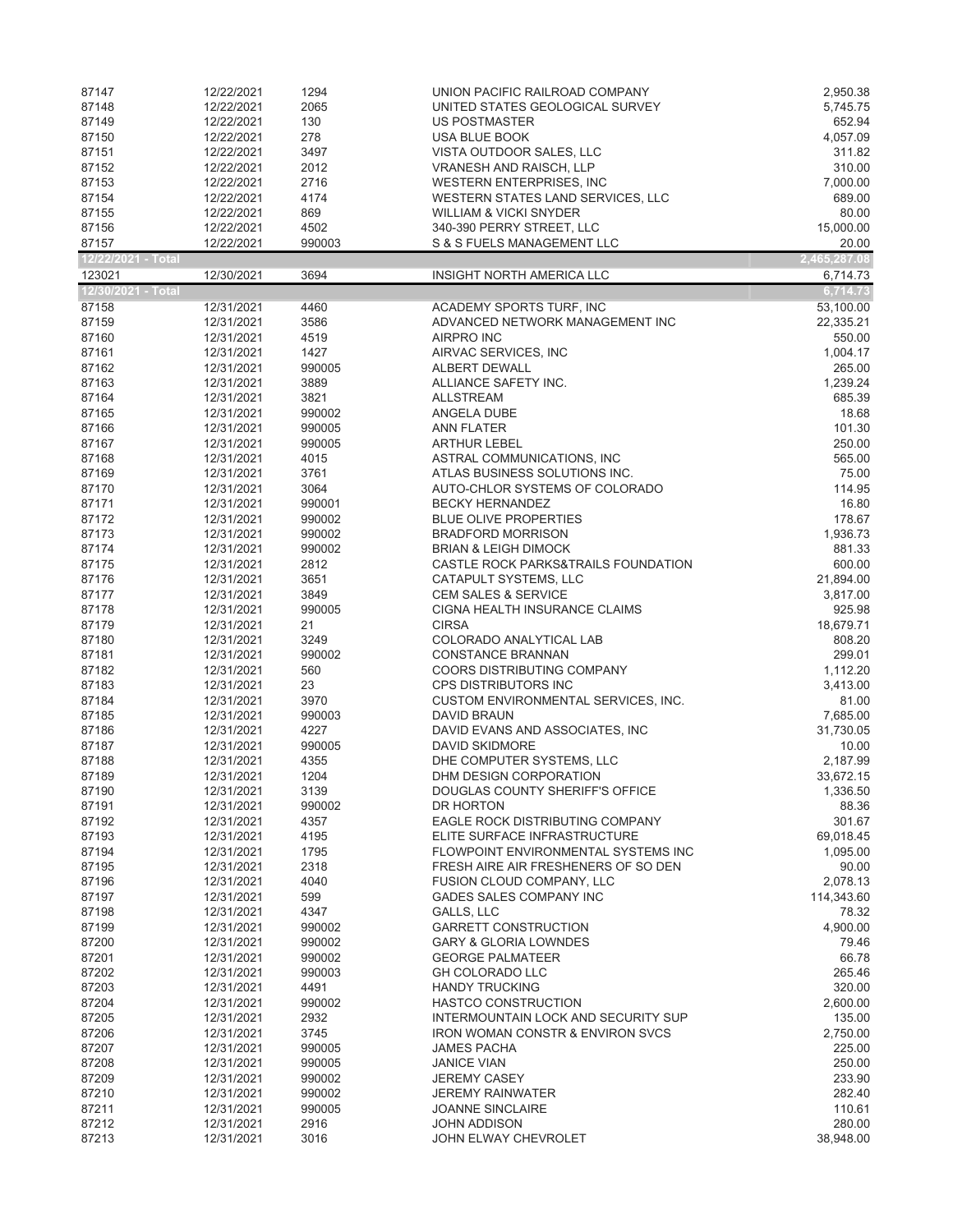| 87214          | 12/31/2021               | 990002         | <b>JOHN REPKA</b>                                              | 265.73               |
|----------------|--------------------------|----------------|----------------------------------------------------------------|----------------------|
| 87215          | 12/31/2021               | 3450           | <b>JOSEPH MICHAEL WALTER</b>                                   | 500.00               |
| 87216          | 12/31/2021               | 990002         | <b>JOSEPH SMEDRA</b>                                           | 314.27               |
| 87217          | 12/31/2021               | 990005         | <b>JOYCE WEHRMAN</b>                                           | 24.21                |
| 87218          | 12/31/2021               | 990002         | <b>KALYN THROWBRIDGE</b><br><b>KARLA MCCRIMMON</b>             | 98.89                |
| 87219<br>87220 | 12/31/2021<br>12/31/2021 | 990001<br>3449 | <b>KELLI ROSSITER</b>                                          | 1,682.50<br>750.00   |
| 87221          | 12/31/2021               | 990007         | <b>RESTITUTION REIMBURSEMENT</b>                               | 100.00               |
| 87222          | 12/31/2021               | 2726           | KIOWA ENGINEERING CORPORATION                                  | 4,795.00             |
| 87223          | 12/31/2021               | 1494           | KUMAR & ASSOCIATES, INC                                        | 4,608.00             |
| 87224          | 12/31/2021               | 990002         | LACEY BOLEK & KYLE KUGLER                                      | 65.18                |
| 87225          | 12/31/2021               | 3797           | LARISSA SCHWARTZ DESIGN, LLC                                   | 5,655.00             |
| 87226          | 12/31/2021               | 1932           | LAWSON PRODUCTS, INC                                           | 302.50               |
| 87227          | 12/31/2021               | 990002         | LENNAR COLORADO, LLC                                           | 82.49                |
| 87228          | 12/31/2021               | 990002         | <b>LENNAR HOMES</b>                                            | 164.98               |
| 87229          | 12/31/2021               | 990002         | <b>LENNAR TITLE</b>                                            | 518.67               |
| 87230          | 12/31/2021               | 809            | LONG BUILDING TECHNOLOGIES INC                                 | 1,136.82             |
| 87231<br>87232 | 12/31/2021               | 990002<br>509  | <b>MANUEL SEARS</b>                                            | 226.53<br>1,662.47   |
| 87233          | 12/31/2021<br>12/31/2021 | 869            | MATHESON TRI-GAS, INC<br><b>MATTHEW &amp; KATHLEEN SANDERS</b> | 84.17                |
| 87234          | 12/31/2021               | 990001         | <b>MELINDA PASTORE</b>                                         | 21.84                |
| 87235          | 12/31/2021               | 990002         | MELISSA DODGE-CHRISTENSEN                                      | 94.41                |
| 87236          | 12/31/2021               | 4273           | <b>MORTON ELECTRIC, INC</b>                                    | 26,948.75            |
| 87237          | 12/31/2021               | 990003         | MTECH MECHANICAL TECHNOLOGIES GROUP                            | 100.00               |
| 87238          | 12/31/2021               | 329            | NATIONAL ELECTRIC CONSTRUCTION                                 | 5,538.00             |
| 87239          | 12/31/2021               | 4341           | NILEX USA INC                                                  | 1,907.00             |
| 87240          | 12/31/2021               | 3563           | ONE TECHNOLOGY CORPORATION                                     | 78,000.00            |
| 87241          | 12/31/2021               | 990002         | OPENDOOR PROPERTY TRUST                                        | 146.07               |
| 87242          | 12/31/2021               | 2945           | PEAK RESOURCES INC                                             | 68,859.85            |
| 87243          | 12/31/2021               | 4517           | PETROGEN, INC                                                  | 3,273.84             |
| 87244<br>87245 | 12/31/2021<br>12/31/2021 | 990002<br>942  | PKK INVESTMENT LLC<br>PROFORCE LAW ENFORCEMENT                 | 67.43<br>771.05      |
| 87246          | 12/31/2021               | 4509           | PROJECT RESOURCES GROUP, INC                                   | 4,849.60             |
| 87247          | 12/31/2021               | 157            | RELIASTAR LIFE INS CO                                          | 30.00                |
| 87248          | 12/31/2021               | 3405           | RHINEHART OIL CO INC                                           | 1,483.56             |
| 87249          | 12/31/2021               | 3009           | ROCKSOL CONSULTING GROUP, INC                                  | 4,107.00             |
| 87250          | 12/31/2021               | 308            | ROCKY MOUNTAIN AIR SOLUTIONS                                   | 96.50                |
| 87251          | 12/31/2021               | 2324           | RSD REFRIGERATION SUPPLIES DISTRIB                             | 182.72               |
| 87252          | 12/31/2021               | 3356           | SABELL'S CIVIL & LANDSCAPE LLC                                 | 7,959.60             |
| 87253          | 12/31/2021               | 990005         | SAFECO - CA                                                    | 884.00               |
| 87254          | 12/31/2021               | 121            | SCHMIDT CONSTRUCTION COMPANY                                   | 608.76               |
| 87255          | 12/31/2021               | 3501           | <b>SCRUBBER CITY, INC</b>                                      | 429.90               |
| 87256<br>87257 | 12/31/2021<br>12/31/2021 | 990002<br>3656 | <b>SEAN DYERLING</b><br>SHAMROCK FOODS COMPANY - 003           | 72.13<br>840.09      |
| 87258          | 12/31/2021               | 990001         | <b>SHANTANU TIWARI</b>                                         | 246.62               |
| 87259          | 12/31/2021               | 990002         | <b>SHUNPING LI</b>                                             | 96.33                |
| 87260          | 12/31/2021               | 3221           | SOUTHERN GLAZER'S OF CO                                        | 1,510.84             |
| 87261          | 12/31/2021               | 990005         | SOWJANYA ALLU                                                  | 100.00               |
| 87262          | 12/31/2021               | 3932           | SPIRIT LAKE, LLC                                               | 600.00               |
| 87263          | 12/31/2021               | 345            | SPRADLIN PRINTING INC                                          | 827.00               |
| 87264          | 12/31/2021               | 4516           | STARWIND SOFTWARE INC                                          | 14,000.00            |
| 87265          | 12/31/2021               | 4316           | STREET SNACK BUBBLE WAFFLES LLC                                | 1,000.00             |
| 87266          | 12/31/2021               | 1846           | STRYKER SALES CORPORATION                                      | 19,800.00            |
| 87267<br>87268 | 12/31/2021<br>12/31/2021 | 2425<br>244    | SURVEY SYSTEMS, INC<br>SYSCO DENVER INC                        | 6,460.00<br>285.95   |
| 87269          | 12/31/2021               | 990002         | <b>TAYLOR MORRISON</b>                                         | 341.12               |
| 87270          | 12/31/2021               | 4518           | <b>TERRY E BRAILSFORD</b>                                      | 800.00               |
| 87271          | 12/31/2021               | 3862           | THE HOME DEPOT PRO                                             | 2,098.44             |
| 87272          | 12/31/2021               | 3853           | THE WORX, INC.                                                 | 754.88               |
| 87273          | 12/31/2021               | 990005         | <b>THERESA LAUGESEN</b>                                        | 265.00               |
| 87274          | 12/31/2021               | 990005         | <b>THOMAS DOW</b>                                              | 143.90               |
| 87275          | 12/31/2021               | 990002         | <b>TIMOTHY/LESLIE BELTZ</b>                                    | 90.94                |
| 87276          | 12/31/2021               | 990002         | <b>TOLL BROTHERS</b>                                           | 67.45                |
| 87277          | 12/31/2021               | 990003         | TOLL SOUTHWEST LLC                                             | 530.92               |
| 87278          | 12/31/2021               | 1476           | TRI COUNTY HEALTH DEPT BUS OFFICE                              | 385.00               |
| 87279<br>87280 | 12/31/2021<br>12/31/2021 | 2940<br>3063   | <b>TYLER TECHNOLOGIES INC</b><br>T2 CONSTRUCTION, INC.         | 9,278.57<br>3,141.60 |
| 87281          | 12/31/2021               | 3067           | UNITED RENTALS (NORTH AMERICA), INC                            | 6,447.08             |
| 87282          | 12/31/2021               | 990005         | <b>VALERA SANDLIN</b>                                          | 250.00               |
| 87283          | 12/31/2021               | 990002         | VISHAL & RICHA SABHARWAL                                       | 39.54                |
|                |                          |                |                                                                |                      |